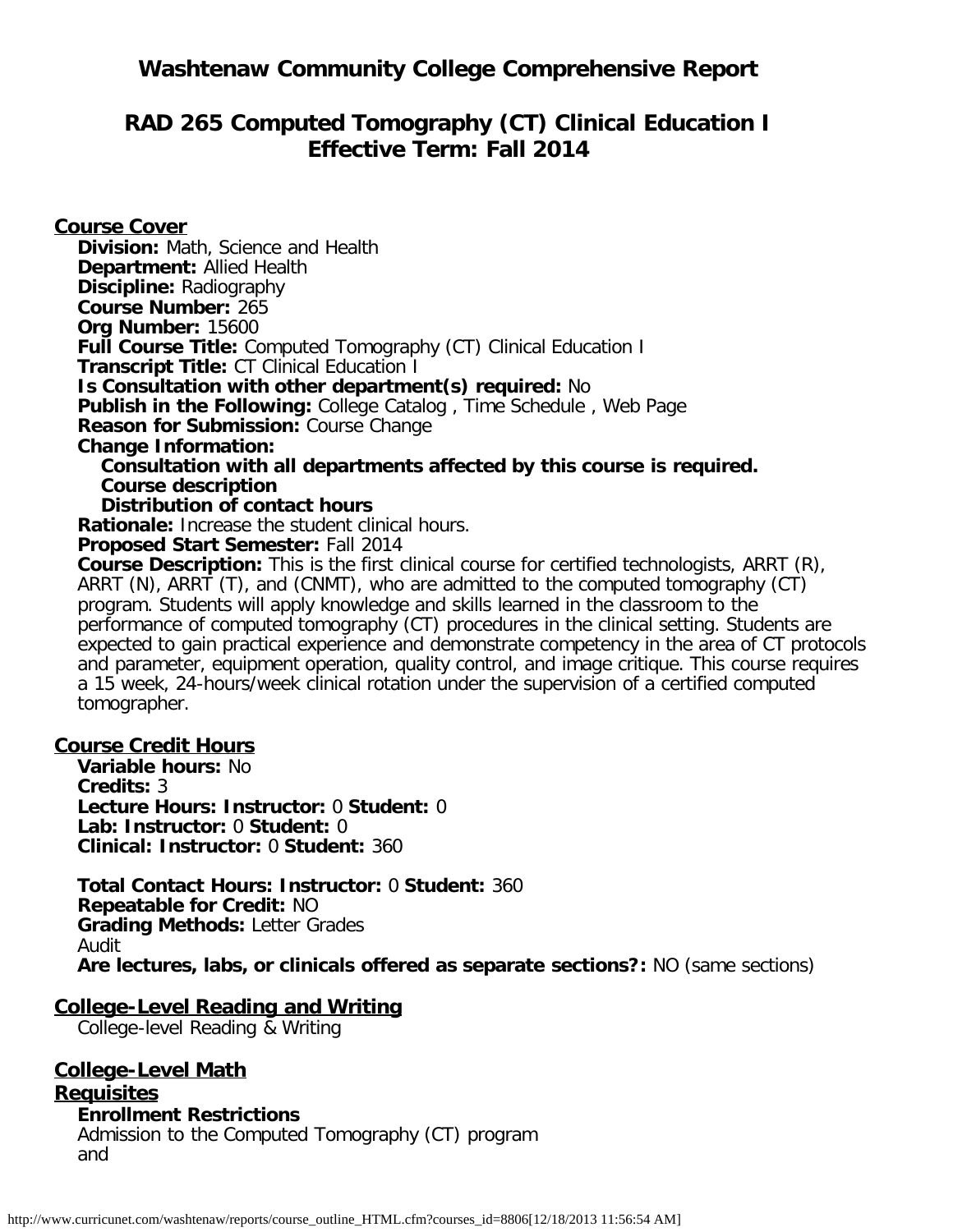**Corequisite** RAD 263

#### **General Education Request Course Transfer Proposed For:**

## **Student Learning Outcomes**

1. Communicate effectively with patients and the healthcare team in the clinical setting. **Assessment 1**

**Assessment Tool:** Computed Tomography Final Clinical Evaluation Form **Assessment Date:** Fall 2015

**Assessment Cycle:** Every Three Years

**Course section(s)/other population:** All sections

**Number students to be assessed:** All students (maximum admission to the computed tomography program is 12 students)

**How the assessment will be scored:** Analysis of question 1 on the Final Clinical Education Performance Evaluation regarding patient communication.

**Standard of success to be used for this assessment:** 95% of the students will receive an "effective performance" rating on question 1 of the Clinical Performance Evaluation regarding patient communication.

**Who will score and analyze the data:** Faculty

2. Perform a minimum of 30 computed tomography procedures on patients with a range of different physical, medical, and other special needs according to the standard protocols in the clinical setting.

## **Assessment 1**

**Assessment Tool:** Computed Tomography Final Clinical Evaluation Form **Assessment Date:** Fall 2015

**Assessment Cycle:** Every Three Years

**Course section(s)/other population:** All sections

**Number students to be assessed:** All students (maximum admission to the computed tomography program is 12 students)

**How the assessment will be scored:** Analysis of question 11 on the Final Clinical Education Performance Evaluation regarding competency maintenance.

**Standard of success to be used for this assessment:** 95% of the students will receive an "effective performance" rating on question 11 of the Clinical Performance Evaluation regarding competency maintenance.

**Who will score and analyze the data:** Faculty

3. Apply radiation protection principles for the patient, self, and other healthcare members. **Assessment 1**

**Assessment Tool:** Computed Tomography Final Clinical Evaluation Form **Assessment Date:** Fall 2015

**Assessment Cycle:** Every Three Years

**Course section(s)/other population:** All sections

**Number students to be assessed:** All students (maximum admission to the computed tomography program is 12 students)

**How the assessment will be scored:** Analysis of question 3 on the Final Clinical Education Performance Evaluation regarding radiation protection.

**Standard of success to be used for this assessment: 95% of the students will** receive an "effective performance" rating on question 3 of the Clinical Performance Evaluation regarding radiation protection.

**Who will score and analyze the data:** Faculty **Course Objectives**